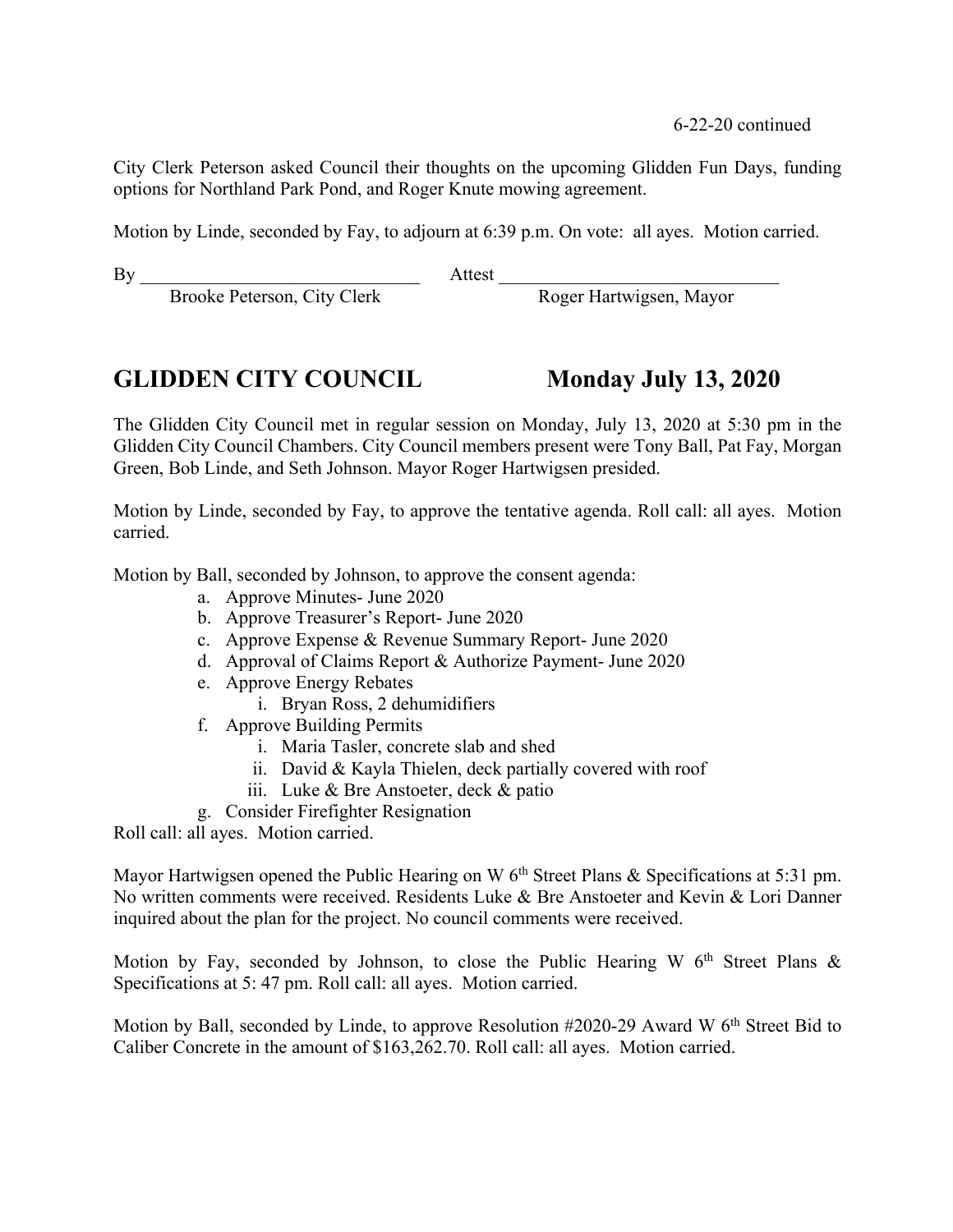Motion by Green, seconded by Fay, to approve Jim Irlmeier Residential Sewer Charge Forgiveness in the amount of \$87.29. Roll call: all ayes. Motion carried.

Motion by Linde, seconded by Ball, to approve Change Order No. 2 to United Construction in the amount of \$431.55. Roll call: all ayes. Motion carried.

Motion by Fay, seconded by Linde, to approve Pay Request No. 4 to United Construction in the amount of \$39,673.19. Roll call: all ayes. Motion carried.

Motion by Linde, seconded by Johnson, to approve Resolution #2020-30 Final Acceptance and Certificate of Completion of 2019 Sidewalk, Parking Lot and Pedestrian Crossing Improvement Project. Roll call: all ayes. Motion carried.

Motion by Linde, seconded by Fay, to approve Pay Request No. 5 and Final to United Construction in the amount of \$16,836.40. Roll call: all ayes. Motion carried.

Motion by Ball, seconded by Linde, to approve Pump 2 Replacement Quote for East 7<sup>th</sup> Street Lift Station in the amount of \$19,556.90 to Electric Pump. Roll call: all ayes. Motion carried.

The Council discussed a letter from V&K regarding the bid timeline for the Wastewater Improvement Project. Council set a date for a special meeting on Monday, July 20<sup>th</sup> at 5:15pm to prevent any further delays with bidding the project.

Public Works Director Bock presented the bid from Knobbe for Kruger Shelter heating and cooling repairs and the Council decided to hold off for now and wait for a bid from Climate Solutions to consider as well. Director Bock also informed the Council that the area of land that will be the new wastewater plant was recently disked versus sprayed to cut down on weeds until the contractor is awarded.

City Clerk Peterson updated the Council on the Fun Day options for performers at the park instead of a carnival due to COVID-19 concerns, budget function overage, presented the sidewalk ordinances from four surrounding communities for review, inquired about the Morris's driveway water collection issue, inquired about setting a public hearing for the City to act as applicant for CDBG funds for the daycare center, updated on internet install and camera order for the Aquatic Center/Kruger Shelter, and RFQ sent out to local solid waste haulers for consideration in August.

Motion by Ball, seconded by Johnson, to adjourn at 6:20 p.m. Roll call: all ayes. Motion carried.

By Attest  $\overline{B}$ 

Brooke Peterson, City Clerk Roger Hartwigsen, Mayor

# **GLIDDEN CITY COUNCIL Monday July 20, 2020**

The Glidden City Council met in regular session on Monday, July 20, 2020 at 5:16 pm in the Glidden City Council Chambers. City Council members present were Tony Ball, Pat Fay, Morgan Green, Bob Linde, and Seth Johnson. Mayor Roger Hartwigsen presided.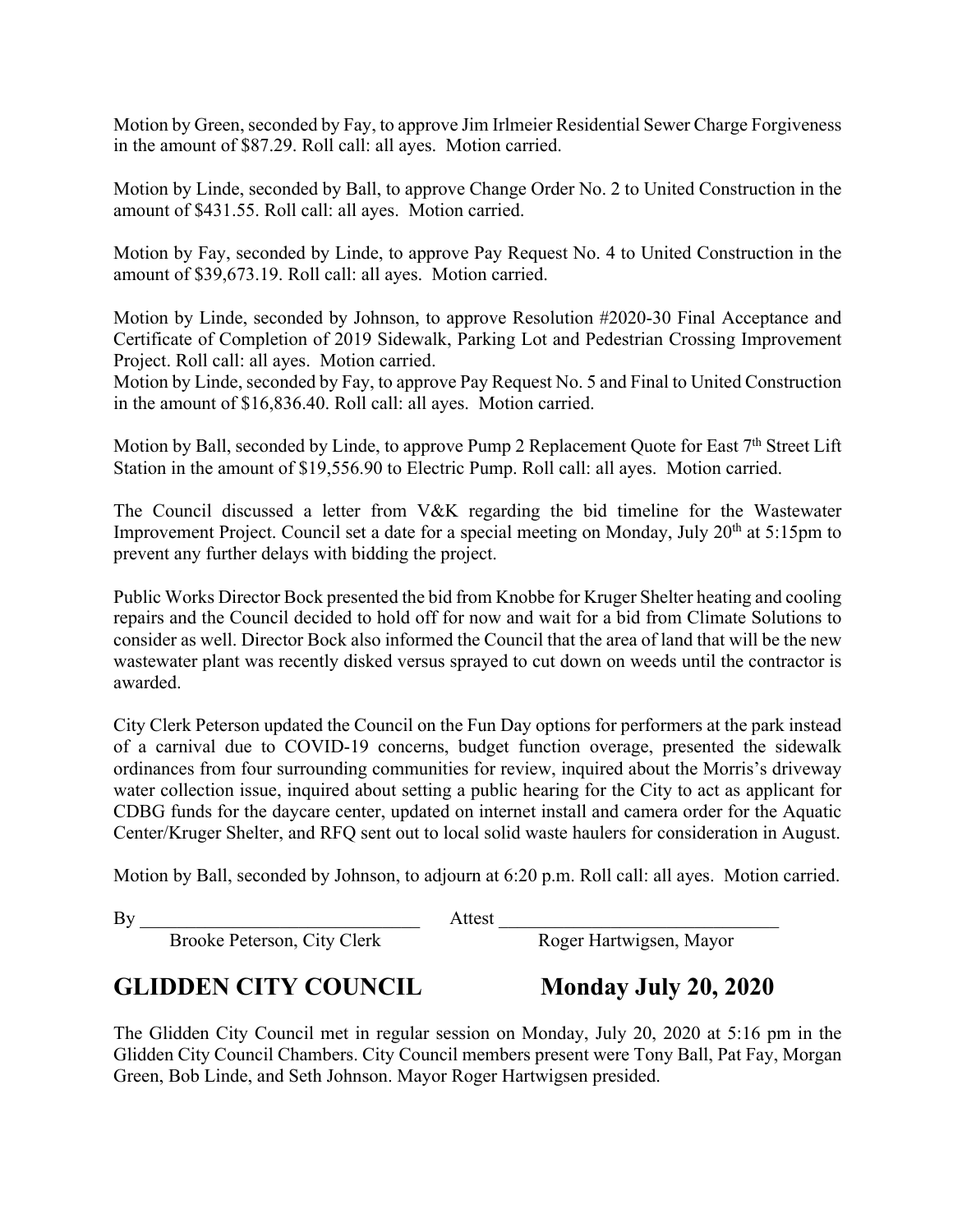Motion by Ball, seconded by Linde, to approve the tentative agenda. Roll call: all ayes. Motion carried.

Motion by Fay, seconded by Green, to approve the consent agenda:

- a. Approve Building Permits
	- i. Rick Pudenz, Fence
	- ii. Keith Kult, Enclosed Porch
	- iii. Dan Dreessen, Shed
	- iv. Vince Ratliff, Shed
- b. Approve Energy Rebates
	- v. Kelly Slechta, Dishwasher
- c. Approve Downtown Lounge Liquor License Renewal

Roll call: all ayes. Motion carried.

Motion by Linde, seconded by Ball, to approve Resolution #2020-32 Provide a Notice of Hearing on Proposed Plans, Specifications, Form of Contract and Estimate of Cost for the Wastewater Treatment Plant Improvement Project, and the Taking of Bids Therefor. Roll call: all ayes. Motion carried.

Motion by Johnson, seconded by Green, to approve Resolution 2020-31 Provide a Notice of Public Hearing for CDBG Application for Lil' Wildcat Education Center. Roll call: all ayes. Motion carried.

The Council discussed Kruger Shelter HVAC quotes. No Council action.

Motion by Johnson, seconded by Ball, to approve Aquatic Center Strainer Replacement Quote from United Industries, Inc. in the amount of \$6,053.62. Roll call: all ayes. Motion carried.

City Clerk Peterson reported upcoming audit, discussed potential need for more street closures for Fun Day on August 1<sup>st</sup>, update about an upset resident, update on status of GDG with the Homes for Iowa project, and discussed City expansion options. No Council action.

Motion by Ball, seconded by Fay, to adjourn at 6:05 p.m. Roll call: all ayes. Motion carried.

By Attest  $\overline{B}$ 

Brooke Peterson, City Clerk Roger Hartwigsen, Mayor

## **GLIDDEN CITY COUNCIL Monday July 27, 2020**

The Glidden City Council met in regular session on Monday, July 27, 2020 at 5:30 pm in the Glidden City Council Chambers. City Council members present were Tony Ball, Pat Fay, Morgan Green, Bob Linde, and Seth Johnson. Mayor Roger Hartwigsen presided.

Motion by Linde, seconded by Ball, to approve the tentative agenda. Roll call: all ayes. Motion carried.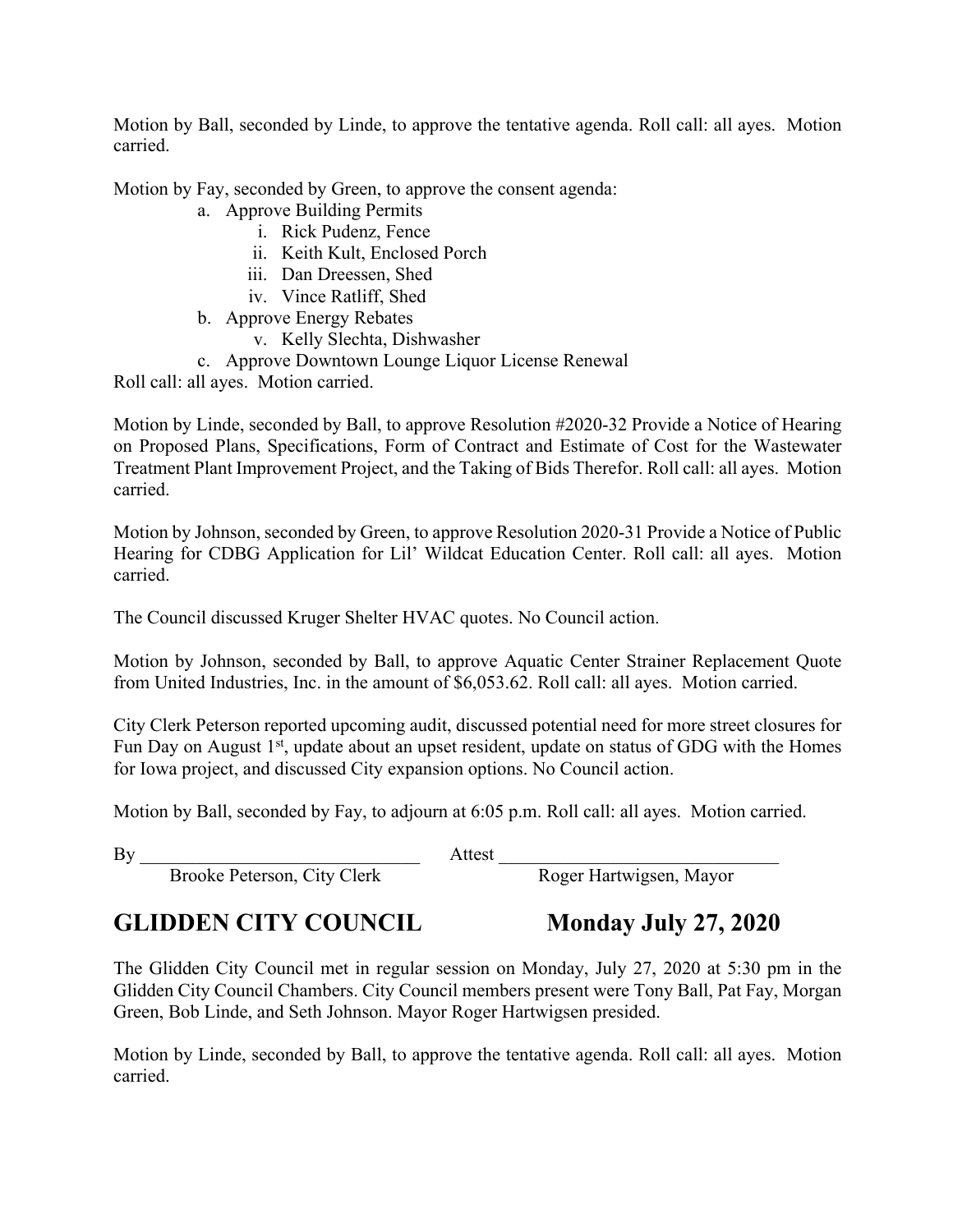Motion by Fay, seconded by Green, to approve the consent agenda:

- a. Receive and File
	- 1. Sheriff report June 2020
	- 2. PeopleService Report June 2020
	- 3. Library Board Minutes- June 2020
	- 4. Park & Rec Board Minutes- July 2020
- b. Approve Building Permits
	- 1. Elise Beryl Light, concrete driveway
- c. Approve Energy Rebates
	- 1. Bruce & Linda Nelson, washer
	- 2. Dick Onken, refrigerator
- d. Consider New Firefighter

e. Consider Street Closure- Car Show- Glidden FFA Fun Days, August 1st

Roll call: all ayes. Motion carried.

Kent Knobbe discussed the Knobbe Plumbing two-part quote in detail.

Motion by Johnson, seconded by Linde, to approve HVAC Quote from Knobbe Plumbing in the amount of \$1,580.00 to pump, purge, and pressurize loop system for leak detection. Roll call: all ayes. Ball abstained. Motion carried.

Motion by Linde, seconded by Green, to approve Sewer Charge Forgiveness for Residential Water Leak to Angela Lensch in the amount of \$21.35. Roll call: all ayes. Motion carried.

Public Works Director Bock reported sweeper hose repair quote, tuff timbers finished at City park and remaining used at ballpark playground, sod on Mahlberg's property, and asked Council it new scoreboard taken down each year as much smaller and could prevent weathering and damage. No Council action.

City Clerk Peterson reported on taking additional course for clerk school and potentially applying for grants to replace ballpark playground equipment. No Council action.

Council members discussed annexation process and utility connections. No Council action.

Motion by Green, seconded by Fay, to adjourn at 6:10 p.m. On vote: all ayes. Motion carried.

By Attest  $\overline{B}$ 

Brooke Peterson, City Clerk Roger Hartwigsen, Mayor

# **GLIDDEN CITY COUNCIL Monday, August 10, 2020**

The Glidden City Council met in regular session on Monday, August 10, 2020 at 5:30 pm in the Glidden City Hall Meeting Room. City Council members present were Tony Ball, Pat Fay, Morgan Green, Bob Linde, and Seth Johnson. Mayor Pro Tem Ball presided. Mayor Hartwigsen was absent.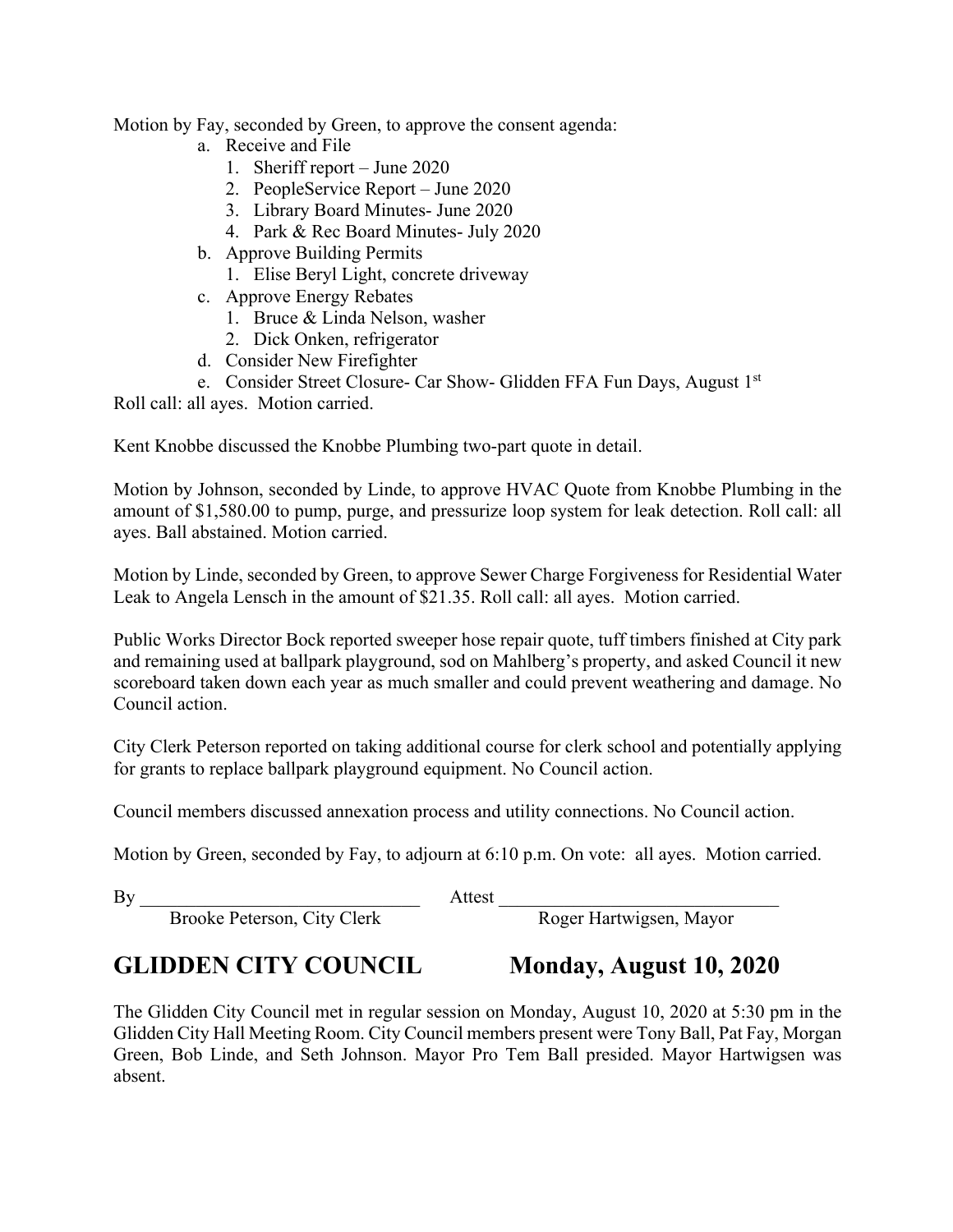Motion by Fay, seconded by Linde, to approve the tentative agenda. Roll call: all ayes. Motion carried.

Motion by Johnson, seconded by Linde, to approve the consent agenda:

- a. Approve Minutes- July 2020
- b. Approve Treasurer's Report- July 2020
- c. Approve Expense & Revenue Summary Report- July 2020
- d. Approval of Claims Report & Authorize Payment- July 2020
- e. Approve Building Permits
	- vi. Vince & Mindy Smith, deck with roof extension
	- vii. Dennis Conner, shed
	- viii. Chris Van Roekel, widen driveway and additional concrete pad

Roll call: all ayes. Motion carried.

Mayor Pro Tem Ball opened the Public Hearing on CDBG Application and Community and Housing Needs at 5:32 pm. Chris Whitaker, Region XII, explained the requirements for the application to the Council. Education Center Committee Member Jeremiah Johnson explained the projected costs, fundraising efforts, and clarified the City's position in this project. Committee Member Angela Lensch discussed the return on investment for the Center. Mayor Pro Tem Ball asked for clarification on risk assumed by the City for the grant application. Council Member Fay discussed staffing concerns for the Center. Daycare Provider Janene Vonnahme inquired about the classes, registration, and continuous education requirements of staff members of the Center. Committee Member Will Reever expressed the need for the center in the community and the job creation opportunity. Council Member Johnson expressed the need for this change in the community as our population numbers decline. Committee Member Jeremiah Johnson informed the Council that this will be the only 3-year-old preschool option offered in our community after opening. Mayor Pro Tem Ball closed Public Hearing on CDBG Application and Community and Housing Needs at 5:57 p.m. Motion by Johnson, seconded by Ball, to approve and authorize the submittal of a CDBG application for the Lil' Wildcat Education Center. Roll call: all ayes but Fay nayed. Motion carried.

No citizens forum.

The City Council reviewed the two Requests for Qualifications for Solid Waste Services Contract that were received. Council members Johnson and Green asked clarifying questions to each of the companies that submitted proposals. No Council action taken.

Public Works Director Bock reported on the storm damage and clean up efforts thus far, received a call for mutual aid for surrounding towns and planning on sending a couple of the Public Works employees to help, informed the Council that the electrical for the Wastewater Improvement Project will need to be completed prior to the project starting, sweeper repairs should be completed this week, and reviewed Well #9 location with the engineer.

City Clerk Peterson informed the Council of a letter received from a resident regarding the condition of Colorado Street when driving over with heavy equipment, discussed adding a road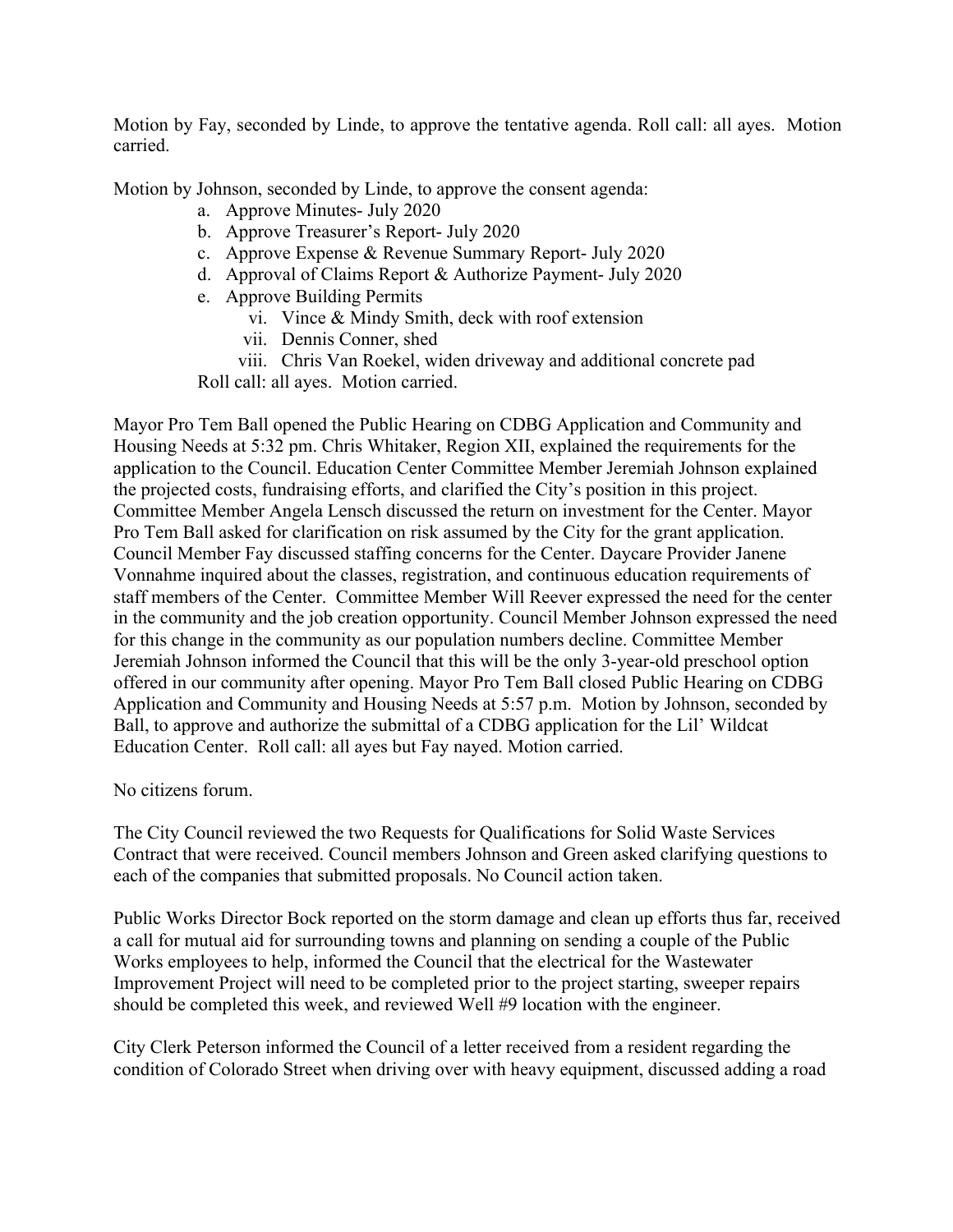repair/seal to next budget for Colorado Street, and inquired about any grass length restrictions that the Council may want to impose on land zoned as Ag within the City limits.

Council member Johnson shared feedback he had received regarding Glidden Fun Day event. No council action.

Motion by Fay, seconded by Johnson, to adjourn at 6:33 p.m. On vote: all ayes. Motion carried.

By Attest  $\overline{a}$ 

Brooke Peterson, City Clerk Roger Hartwigsen, Mayor

## **GLIDDEN CITY COUNCIL Monday, August 24, 2020**

The Glidden City Council met in regular session on Monday, August 24, 2020 at 5:30 pm in the Glidden City Hall Meeting Room. City Council members present were Tony Ball, Pat Fay, Morgan Green, Bob Linde, and Seth Johnson. Mayor Roger Hartwigsen presided.

Motion by Ball, seconded by Linde, to approve the tentative agenda. Roll call: all ayes. Motion carried.

Motion by Fay, seconded by Green, to approve the consent agenda:

- 2. Approve the consent agenda
	- a. Receive and File
		- 5. Sheriff report July 2020
		- 6. PeopleService Report July 2020
		- 7. Library Board Minutes- July 2020
	- b. Approve Building Permits
		- 1. Mike Schulze- Garage Addition
		- 2. Chris Van Roekel- Shed

Roll call: all ayes. Motion carried.

The Council considered Requests for Qualifications for Solid Waste Services Contract received from Ray's Refuse and Carroll Refuse.

Motion by Ball, seconded by Johnson, to accept the RFQ from Carroll Refuse and enter into a contract for solid waste services for the duration of five years beginning January 1, 2021. Roll call: all ayes but Fay and Green nayed. Motion carried.

Mayor Hartwigsen opened the Public Hearing on proposed plans, specifications, form of contract and estimate of cost for the Wastewater Treatment Plant Improvements Project at 5: 38 pm. No written, audience or Council comments were received.

Motion by Ball, seconded by Linde, to close the Public Hearing on proposed plans, specifications, form of contract and estimate of cost for the Wastewater Treatment Plant Improvements Project at 5:41 pm. Roll call: all ayes. Motion carried.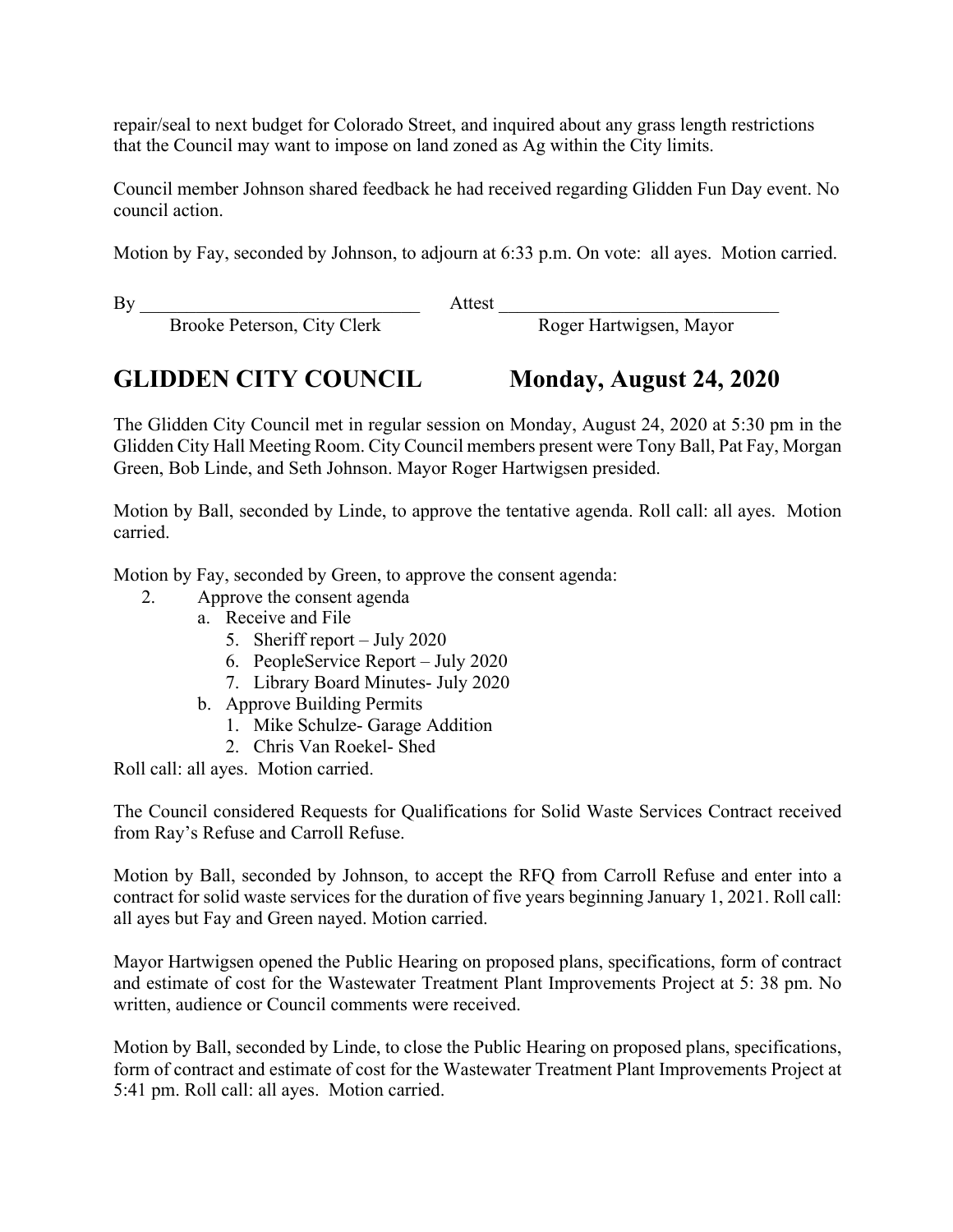Motion by Linde, seconded by Green, to approve Resolution 2020-33 Approving and Confirming Plans, Specifications, Form of Contract and Estimate of Cost for the Wastewater Treatment Plant Improvement Project. Roll call: all ayes. Motion carried.

Bob Veenstra with Veenstra & Kimm presented the bids for the Wastewater Treatment Plant Improvements Project to the Council for consideration.

Motion by Ball, seconded by Linde, to table Resolution 2020-34 Awarding a Contract for the Wastewater Treatment Plant Improvements Project to King Construction in the amount of \$ 4,859,000.00 to allow for further negotiation. Roll call: all ayes. Motion carried.

Motion by Green, seconded by Fay, to approve Resolution 2020-35 to Fix a Date for a Public Hearing on Proposal to Enter into a Sewer Revenue Loan and Disbursement Agreement and to Borrow Money Thereunder. Roll call: all ayes. Motion carried.

After consideration of the date of the next Council meeting, Motion by Linde, seconded by Ball to reconsider Resolution 2020-35 to Fix a Date for a Public Hearing on Proposal to Enter into a Sewer Revenue Loan and Disbursement Agreement and to Borrow Money Thereunder. Roll call: all ayes. Motion carried.

Motion by Fay, seconded by Johnson to amend Resolution 2020-35 to Fix a Date for a Public Hearing on Proposal to Enter into a Sewer Revenue Loan and Disbursement Agreement and to Borrow Money Thereunder. Roll call: all ayes. Motion carried.

Motion by Ball, seconded by Linde to approve amended Resolution 2020-35 to Fix a Date for a Public Hearing on Proposal to Enter into a Sewer Revenue Loan and Disbursement Agreement and to Borrow Money Thereunder. Roll call: all ayes. Motion carried.

Jim Leiding and Katie Sterk with Bolton & Menk presented the Preliminary Engineering Report for Well No. 9 Improvement and request for approval to submit report and Intended Use Plan application to Iowa DNR to Council for consideration.

Motion by Green, seconded by Ball to approve the submittal of the application for a Planning and Design Loan for the Installation of Well No. 9 and Raw Watermain. Roll call: all ayes. Motion carried.

Motion by Linde, seconded by Johnson to table the submittal of the Intended Use Plan Application for Well No. 9 and Raw Watermain Installation to allow further inspection of Well #8 prior to commitment of installation of Well #9. Roll call: all ayes. Motion carried.

Motion by Fay, seconded by Linde, to approve Dave Ertz Residential Sewer Charge Forgiveness in the amount of \$275.34. Roll call: all ayes. Motion carried.

Motion by Green, seconded by Johnson, to approve Deb Hargens Residential Sewer Charge Forgiveness in the amount of \$249.78. Roll call: all ayes. Motion carried.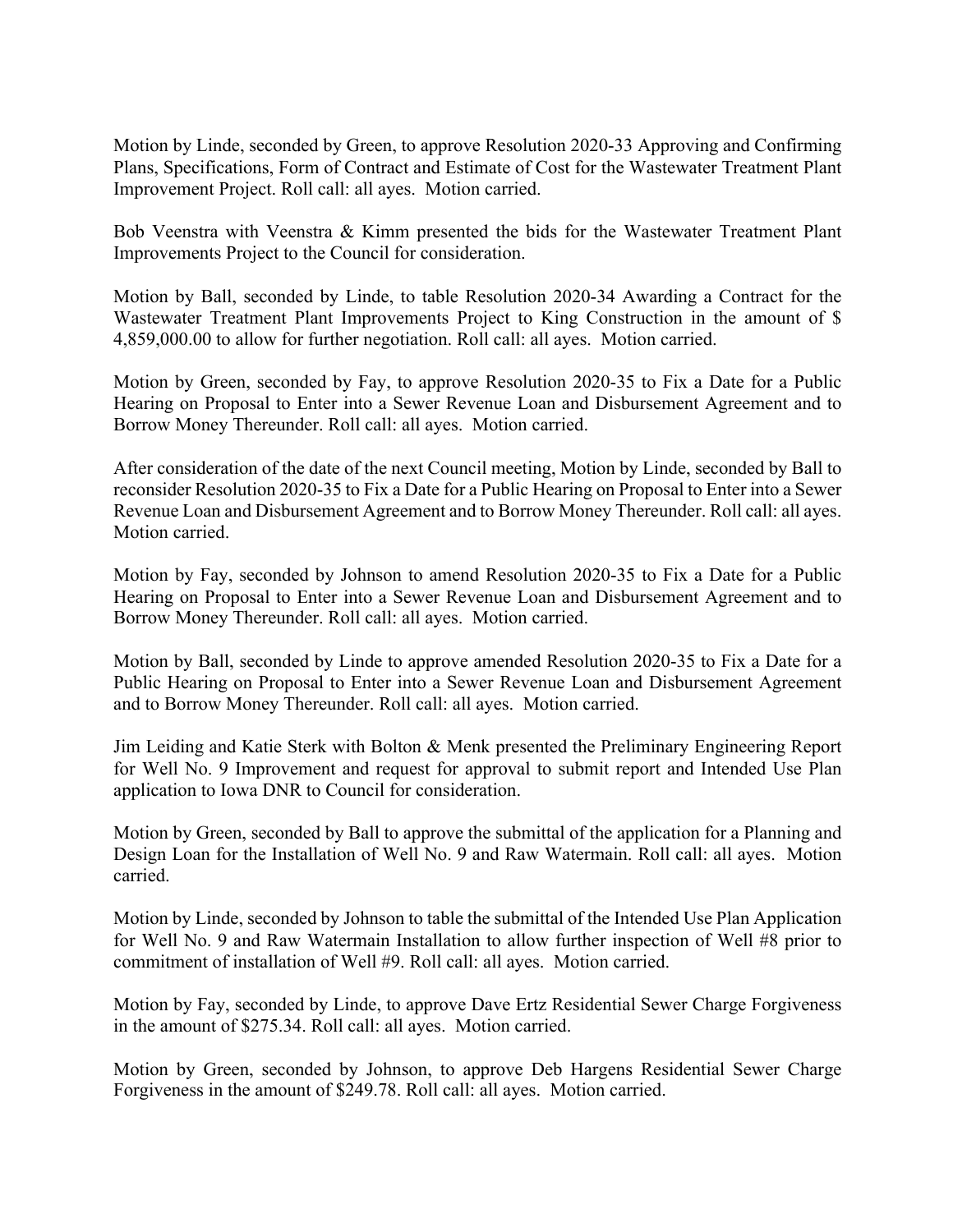Public Works Director Bock reported cost estimates for the electrical install needed prior to the Wastewater Plant Improvement Project. No Council action.

City Clerk Peterson reported brick damage between Whitver Shop and Wellness Center walls and got consensus to bring in a Structural Engineer to evaluate the buildings, stormwater drain at Spanglers running into the sanitary sewer that needs capped, Tobacco section of the code needs updated, presented a letter to Council to mail to James Kline regarding request for meeting for potential land negotiations, sidewalk injury reported to the City and discussed addressing deteriorated sidewalks around town, and Council consensus on adding the Lil' Wildcat Education Center fundraising flyer in the next utility bill mailing. No Council action.

Motion by Ball, seconded by Fay, to adjourn at 7:33 p.m. On vote: all ayes. Motion carried.

By Attest  $\overline{B}$ 

Brooke Peterson, City Clerk Roger Hartwigsen, Mayor

## **GLIDDEN CITY COUNCIL Tuesday, September 15, 2020**

The Glidden City Council met in regular session on Tuesday, September 15, 2020 at 5:30 pm in the Glidden City Hall Meeting Room. City Council members present were Tony Ball, Pat Fay, Morgan Green, and Bob Linde. Seth Johnson was absent. Mayor Roger Hartwigsen presided.

Motion by Ball, seconded by Green, to approve the tentative agenda. Roll call: all ayes. Motion carried.

Motion by Fay, seconded by Linde, to approve the consent agenda:

Approve the consent agenda

- c. Approve Minutes- August 2020
- d. Approve Treasurer's Report- August 2020
- e. Approve Expense & Revenue Summary Report- August 2020
- f. Approval of Claims Report & Authorize Payment- August 2020
- g. Approve Building Permits
	- 1. Devon Majerus, Concrete Pad
	- 2. James Bruns, Concrete Patio & Sidewalk
	- 3. Yolanda Raices, Fence
	- 4. Dick Platt, Patio Extension, Fence Addition, Fence Installation & Brick Fireplace
	- 5. Peace Lutheran Church, Fence
- h. Approve Liquor License Renewal for Downtown Lounge

Roll call: all ayes. Motion carried.

Tionna Pooler with Independent Public Advisors joined via conference call to discuss sewer rate recommendations in conjunction with the Wastewater Improvement Project. The Council requested additional funding scenarios for the project from the financial advisor to review at the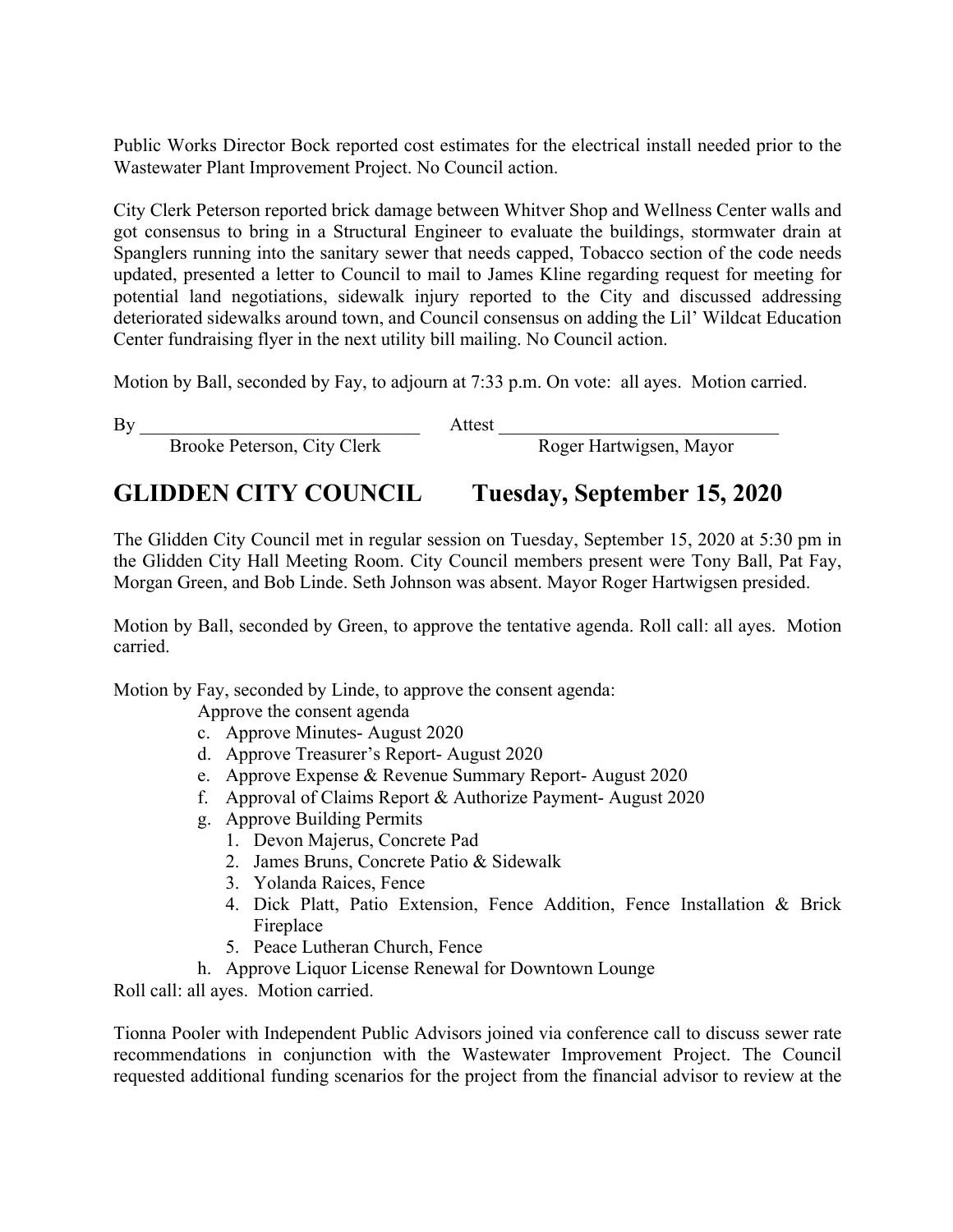next regular meeting. Bob Veenstra with Veenstra & Kimm discussed cost saving measures to reduce the bid amount for the Wastewater Improvement Project.

Mayor Hartwigsen opened the Public Hearing on Proposal to Enter into a Sewer Revenue Loan and Disbursement Agreement at 6:55 pm. No written, audience, and Council comments were received.

Motion by Ball, seconded by Green, to close the Public Hearing on Proposal to Enter into a Sewer Revenue Loan and Disbursement Agreement. Roll call: all ayes. Motion carried.

Motion by Ball, seconded by Linde, to approve Resolution 2020-36 Taking Additional Action on Proposal to Enter into a Sewer Revenue Loan Disbursement Agreement. Roll call: all ayes. Motion carried.

Motion by Linde, seconded by Fay, to approve Resolution 2020-34 Awarding a Contract for the Wastewater Treatment Plant Improvements Project to King Construction in the amount of \$ 4,859,000.00. Roll call: all ayes. Motion carried.

Motion by Green, seconded by Ball, to approve Installation of Signage & Painting of No Parking Areas at the Intersection of Idaho Street and W 6<sup>th</sup> Street. Roll call: all ayes. Motion carried. The Council reviewed the Structural Engineer's report on Wellness Center south shared wall and North roof repairs. A quote for repairs needed has not been received at this time. No Council action.

Motion by Ball, seconded by Fay, to approve D/R Electric Bid for service change out behind Lincoln Club in the amount of \$9,289.27. Roll call: all ayes. Motion carried.

Motion by Green, seconded by Fay, to approve First Reading of Ordinance #2020-01 Amend Tobacco Use Age. Roll call: all ayes. Motion carried.

Public Works Director Bob was not present at the meeting.

City Clerk Peterson discussed Trick-or-Treat, Kruger Foundation grants received and award night, installation of pickleball courts at the City basketball court, and update from GDG that Homes For Iowa project is discontinued at this time. No Council action.

Mayor Hartwigsen informed the Council of a potential new trail extension installation on land to be donated. No Council action.

Motion by Ball, seconded by Linde, to adjourn at 7:12 p.m. On vote: all ayes. Motion carried.

Brooke Peterson, City Clerk

By \_\_\_\_\_\_\_\_\_\_\_\_\_\_\_\_\_\_\_\_\_\_\_\_\_\_\_\_\_\_ Attest \_\_\_\_\_\_\_\_\_\_\_\_\_\_\_\_\_\_\_\_\_\_\_\_\_\_\_\_\_\_

**GLIDDEN CITY COUNCIL Monday, September 28, 2020**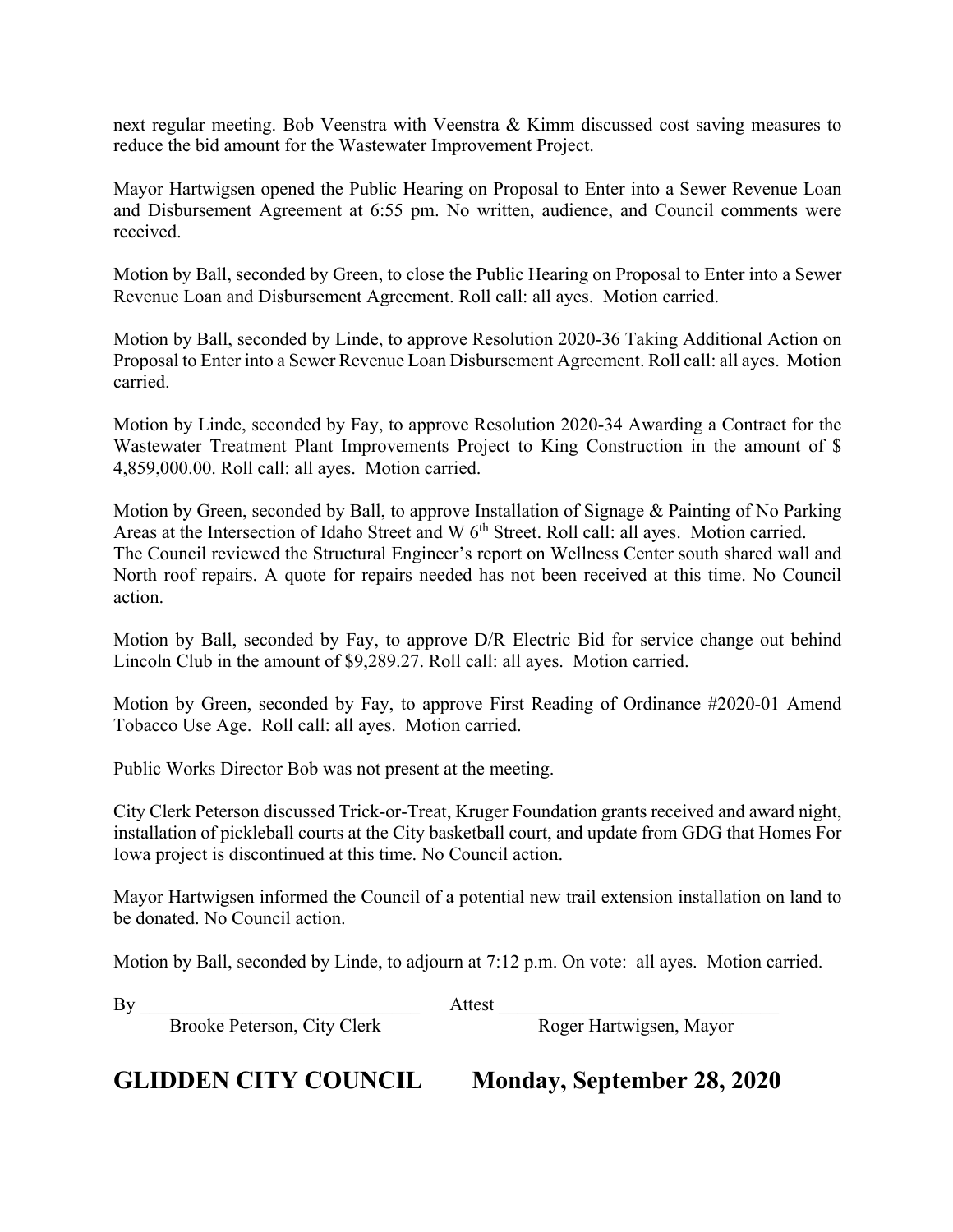The Glidden City Council met in regular session on Monday, September 28, 2020 at 5:30 pm in the Glidden City Hall Meeting Room. City Council members present were Tony Ball, Pat Fay, Morgan Green, and Bob Linde. Seth Johnson was absent. Mayor Roger Hartwigsen was absent. Mayor Pro Tem Ball presided.

Motion by Green, seconded by Fay, to approve the tentative agenda. Roll call: all ayes. Motion carried.

Motion by Ball, seconded by Fay, to approve the consent agenda:

- i. Receive and File
	- 8. Sheriff report August 2020
	- 9. PeopleService Report August 2020
	- 10. Park & Rec Board Minutes- August 2020
	- 11. Fire Department Minutes- August & September 2020
- j. Approve Energy Rebate
	- 1. Staci Hansen- heat pump

Roll call: all ayes. Motion carried.

Motion by Linde, seconded by Johnson, to approve Pay Request #1- Caliber Concrete LLC \$45,905.24. Roll call: all ayes. Motion carried.

Tionna Pooler with Independent Public Advisors joined via conference call to discuss the financial analysis for the Wastewater Improvement Project. Bob Veenstra with Veenstra & Kimm discussed the timeline of the Sewer Revenue Fund loan application process which would require the pro forma from the Financial Advisor. Council reviewed and discussed the analysis. No additional Council action at this time.

Motion by Johnson, seconded by Fay, to approve Resolution #2020-38 Approving the Construction Contract and Bond for the Wastewater Treatment Plant Improvement Project. Roll call: all ayes. Motion carried.

Motion by Green, seconded by Linde, to approve Resolution #2020-37 Approving Street Finance Report. Roll call: all ayes. Motion carried.

Motion by Fay, seconded by Ball, to approve Second Reading of Ordinance #2020-01 Amend Tobacco Use Age. Roll call: all ayes. Motion carried.

Motion by Ball, seconded by Linde, to waive the Third Reading of Ordinance #2020-01 Amend Tobacco Use Age. Roll call: all ayes. Motion carried.

Public Works Director Bob was not present at this time in the meeting.

City Clerk Peterson informed Council of the REAP amendment process and provided an update on the brick mason for the Wellness Center shared wall. No Council action.